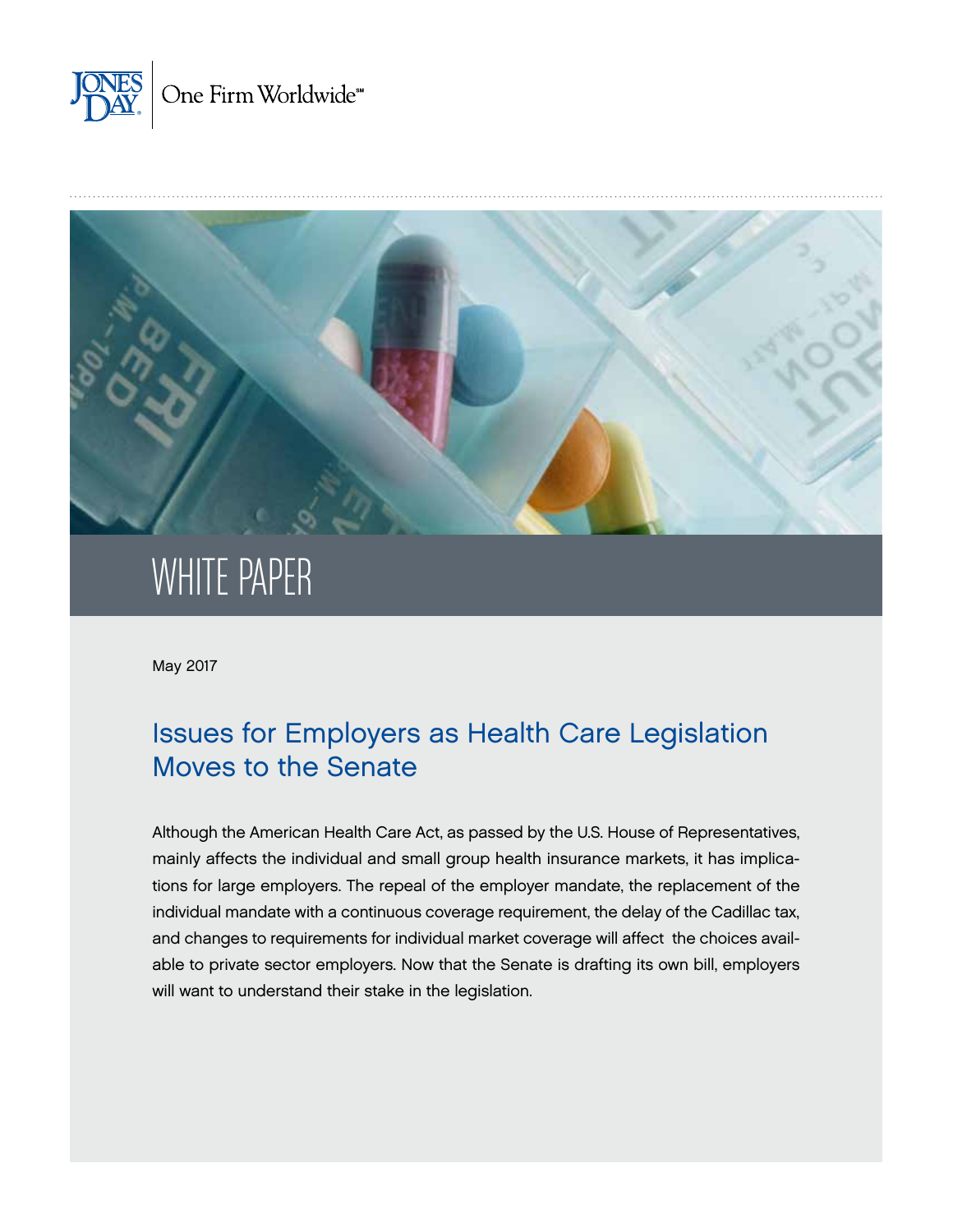# TABLE OF CONTENTS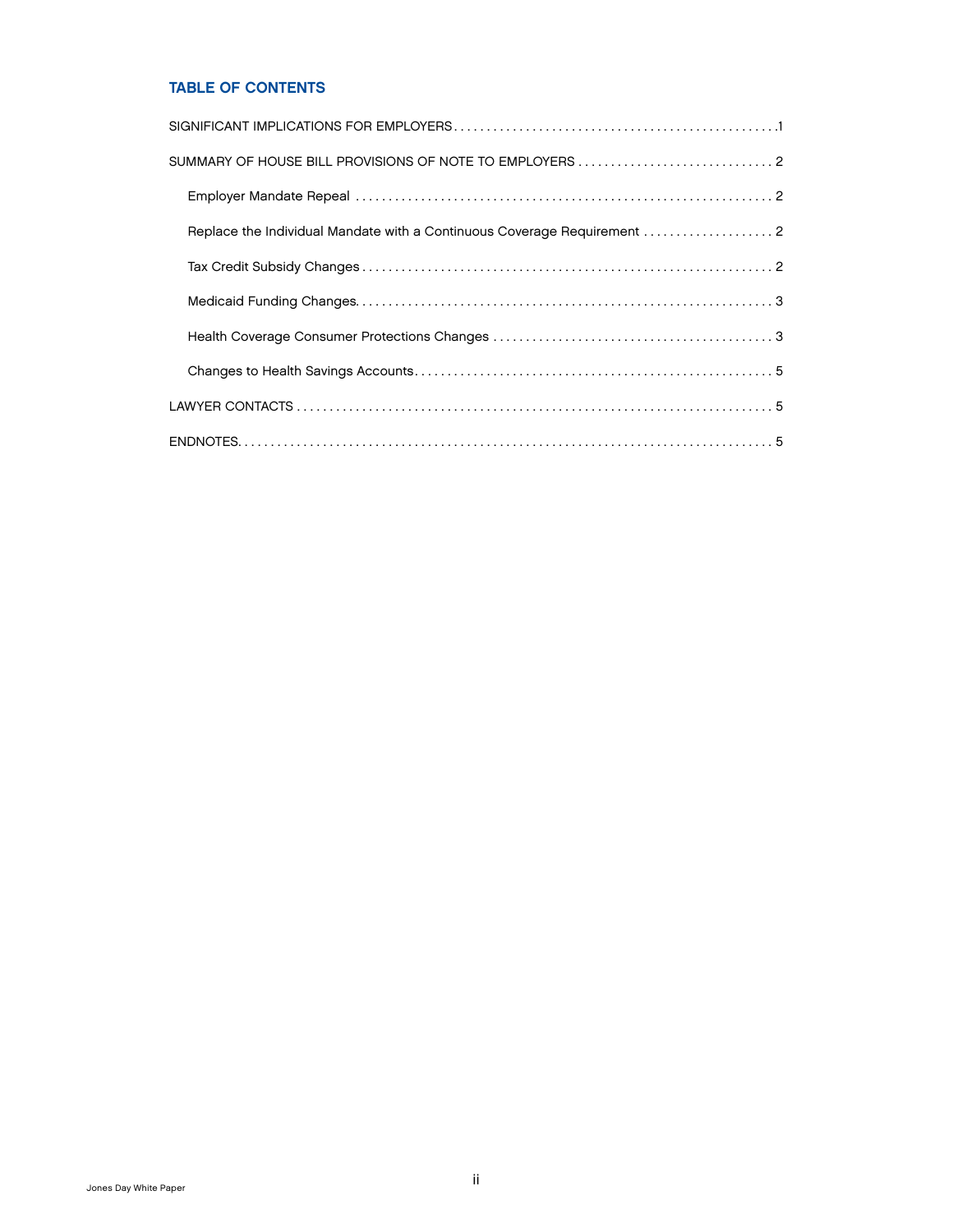<span id="page-2-0"></span>The U.S. House of Representatives passed the American Health Care Act, H.R. 1628 ("House Bill") on May 4, 2017. Although the legislation is often characterized as repealing and replacing the Affordable Care Act ("ACA"), in fact, most of the 10 titles of the ACA are not affected. The House Bill does repeal the individual and employer mandates, and it makes other substantial changes to provisions affecting private health insurance and Medicaid. The House Bill also delays or repeals the taxes that were enacted to pay for the ACA. The House waited to send the legislationto the Senate for further action until the Congressional Budget Office ("CBO") released its analysis of the legislation on May 24, 2017, so that it could confirm that the legislation achieved the deficit reduction necessary to satisfy the Fiscal Year 2017 budget reconciliation instructions Congress adopted early this year.

Senate leaders have stated that the Senate is drafting its own bill. To proceed under budget reconciliation procedures, which limit debate and amendments and allow for passage with a simple majority, the Senate bill must reduce the federal deficit for the years 2017 through 2026 by \$2 billion (\$1 billion from Senate Finance jurisdiction, and \$1 billion from Senate Health, Education, Labor and Pensions jurisdiction). The Senate's bill must also be free of "extraneous" material that does not affect federal revenues or outlays. No particular timeline has been announced for Senate legislation, though September 30, 2017, is a likely deadline for passage as that is when the current fiscal year will end, and the opportunity to pass a bill using a simple majority under budget reconciliation rules should expire.

### SIGNIFICANT IMPLICATIONS FOR EMPLOYERS

Although most of the provisions in the House Bill, by their terms, affect the individual and small group health insurance markets, the House Bill does have significant implications for large employers:

- Repeal of the employer mandate gives employers more flexibility in deciding which employees should be eligible for coverage and how generous the coverage should be.
- If states change the rules for their individual health insurance markets as the House Bill allows, and as CBO projects would occur in states where half the U.S. population lives,

inexpensive, narrow-scope plans could become available, which would be attractive to healthier and younger people, particularly if employer coverage is more expensive. These employees could then return to the employer plan during open enrollment in a later year if they get sick and want broader coverage.

- The tax credit subsidy will be more broadly available, but generally smaller, and the availability of individual health coverage in some markets may be uncertain. These factors may affect the importance of health coverage for employee recruitment and retention. Indeed, CBO anticipates that employers will consider the availability, cost, and scope of benefits in the individual market when determining whether and to whom to offer active and retiree coverage.
- Under an additional bill (H.R. 2579) passed by the House Ways and Means Committee on May 24, 2017, employers that offer self-insured plans will be required to certify their COBRA coverage if they do not subsidize the cost for separated employees and to make arrangements with the Treasury Department to accept advance payments of the House Bill's tax credit subsidy to offset the cost of unsubsidized COBRA coverage for separated employees.
- Repeal of the employer mandate and the increased Medicaid costs that states are likely to face may result in states imposing their own penalties or fees on employers. The Massachusetts legislature is close to enacting legislation that would give the governor two options for imposing an assessment on employers to help the state pay for Medicaid. Either employers with more than five employees would pay an additional annual assessment on employee wages or employers with 25 full-time equivalents or more would pay a per employee assessment if they failed to make a minimum qualifying offer of coverage or made an offer but did not get sufficient employee uptake of coverage. The minimum qualifying offer, minimum uptake, and assessment levels would be set by regulation.
- Delay of the Cadillac tax avoids the near term financial consequences for employers who offer generous health coverage, but delay is not repeal. Employers will continue to face uncertainty, not knowing whether to design their benefits in anticipation of either the Cadillac tax, or a cap on the tax exclusion for employer provided health coverage (the economic equivalent of the Cadillac tax), which several senators have previously proposed.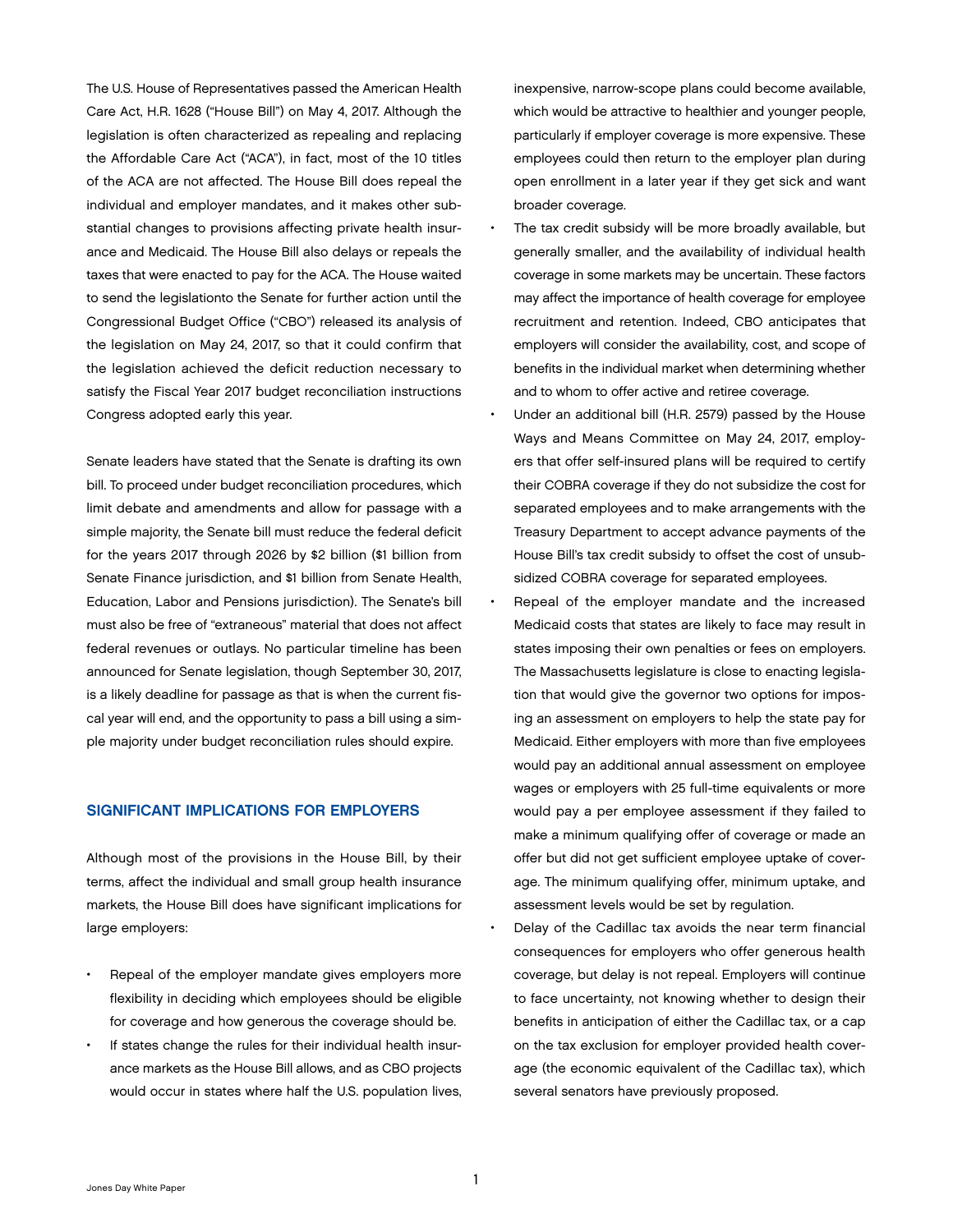# <span id="page-3-0"></span>SUMMARY OF HOUSE BILL PROVISIONS OF NOTE TO EMPLOYERS

The following are provisions in the House Bill of interest to employers.

#### Employer Mandate Repeal

The House Bill would retroactively repeal the employer mandate effective January 1, 2016, by reducing the tax penalty for failing to offer employees minimum essential coverage to \$0.1 Repeal of the employer mandate will give employers latitude in deciding whether to offer health coverage to different segments of their work force. The combination of the repeal of the employer mandate and the repeal of the individual mandate, discussed below, will also allow employers to offer less expensive, basic coverage without risking penalties for themselves or their employees.

# Replace the Individual Mandate with a Continuous Coverage Requirement

The House Bill would retroactively repeal the individual mandate effective January 1, 2016, by reducing the tax penalty that applies to individuals who fail to maintain minimum essential coverage to \$0.2 In an effort to counteract the adverse selection in the individual health insurance market that repeal of the individual mandate could trigger, the House Bill would create a continuous health coverage requirement.3 This provision requires health insurers in the individual market to increase an individual's monthly premium by 30 percent during the first year of enrollment if he cannot prove that he had creditable coverage continuously during the 12-month period prior to his date of enrollment, ignoring any gap in that coverage lasting less than 63 consecutive days. This continuous health coverage requirement is effective beginning with the 2019 plan year, or for enrollments during a special enrollment period in 2018.

Health insurance companies have expressed concern about the impact of a repeal of the individual mandate on the viability of the market for individual health insurance, particularly in certain parts of the country. It is not clear whether the substitution of a continuous coverage requirement and premium penalty will stabilize those markets enough to keep individual coverage for sale in all counties across the country. Senators working on the Senate's health reform bill have raised the possibility of a two-year transition from the ACA, leaving the individual mandate and cost-sharing reductions (which subsidizes

coverage for lower income individuals who also receive tax credit subsidies) in place through 2019 to help stabilize the market in the interim period.

#### Tax Credit Subsidy Changes

The House Bill would replace the ACA's tax credit for individual health insurance coverage with a new credit effective January 1, 2020. 4 The ACA credit guarantees that an enrollee will pay no more than a set amount of income for insurance. The credit covers the difference between that set amount and whatever a benchmark policy sold in the market actually costs. The House Bill offers a fixed monthly credit, which varies based on the covered individual's age but does not vary with the insurance premiums actually charged in the market. Individuals receiving credits under the House Bill could find themselves paying substantially more of their income for insurance comparable to what they purchase today, particularly if they are older or live in a part of the country where premiums are high. Some senators have expressed interest in varying the credit amount based on income as well as age.

Like the existing tax credit, the replacement credit would be advanceable (payments could be made to the insurer each month to cover part of the premium) and refundable (the taxpayer receives the full credit even if it exceeds the amount of tax otherwise owed). The credit is not available for an individual who is eligible for coverage through an employer group health plan, Medicare, Medicaid, the Children's Health Insurance Program (CHIP), or TRICARE. However, the new credit would be available to individuals enrolled not only in individual market coverage, but also in unsubsidized COBRA coverage with their former employers if additional House legislation (H.R. 2579) is incorporated into the Senate bill. The employers would have to make arrangements with the Treasury Department to accept advance payments of the credit to offset the cost of unsubsidized COBRA coverage.

With the elimination of the employer mandate, employers would no longer face consequences if an employee received a premium tax credit. However, employers would still have to submit information reports about the health coverage they offer so that the IRS could check whether employees were eligible for the credits they claimed. In addition to leaving in effect the employer reporting already required for each full-time employee on Form 1095-C, the House Bill requires employers to report additional information on an employee's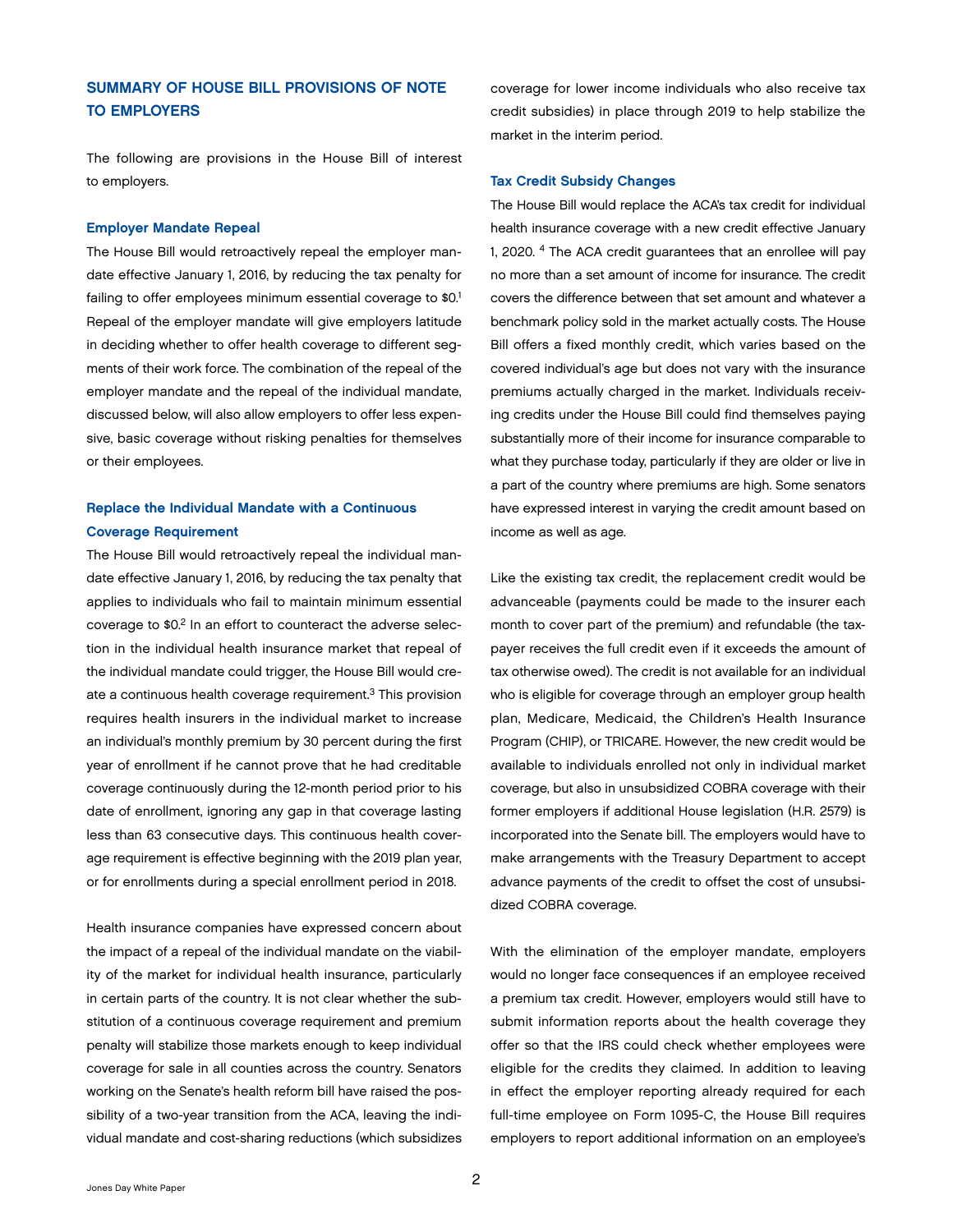<span id="page-4-0"></span>Form W-2, showing each month for which the employee was eligible for the employer's group health plan.

#### Medicaid Funding Changes

Since its inception, Medicaid has been a federal-state partnership in which the federal government matches amounts spent by the states on health care for eligible Medicaid beneficiaries. Under current law, the federal government pays a share of the state's Medicaid expenditures, determined by the state's Federal Medical Assistance Percentage. The percentage varies from state to state and may also vary from category to category of eligible beneficiaries.

The House Bill would convert federal Medicaid financing from a match for state spending on care consumed to an annual per capita allotment, which would be a fixed amount for each beneficiary in a category that would not vary with the cost or amount of care consumed. <sup>5</sup> A state that prefers more certainty in its federal Medicaid funding stream may elect to receive a 10-year block grant rather than the per capita allotment for each category of enrollees, which varies from year to year based on the number of beneficiaries who enroll in the state that year.

The House Bill would repeal the Medicaid expansion, meaning that no federal funding would be guaranteed for nonelderly childless adults whose income does not exceed 133 percent of the federal poverty line and who enroll in Medicaid on or after January 1, 2020. Some senators have indicated interest in preserving expanded eligibility for nonelderly childless adults.

Although the proposed Medicaid changes would not affect employers directly, they could affect employers indirectly if more states face larger state financial burdens for Medicaid and seek to tax employers or collect revenue from them to offset the cost of health care.

#### Health Coverage Consumer Protections Changes

Essential Health Benefits. The ACA requires all coverage in the individual and small group markets to cover 10 categories of statutorily prescribed essential health benefits (e.g., emergency services, hospitalization, maternity care).6 The House Bill7 would permit states to receive a waiver from HHS that would allow the state to create its own definition of essential health benefits that would have no required categories. The

state could apply its definition for plan years beginning on or after January 1, 2020.

If a state were to remove one or more categories of essential health benefits from its definition, insurers offering individual and small group coverage in that state would not have to include those nonessential health benefits in their policies. Depending on the definition adopted by the state, insurers could offer catastrophic/minimum benefits coverage with lower premiums. Alternatively, insurers could include the nonessential health benefits but subject them to annual or lifetime dollar limits, a change that could also lower premiums.

If a state were to reduce the scope of essential health benefits, it is likely that employer-sponsored plans could once again apply annual or lifetime limits to benefits that the state removes from the definition of essential health benefits. The prohibition on annual and lifetime limits applies only to essential health benefits. Since employers are not required to offer essential health benefits, they are permitted to refer to any state's essential health benefits benchmark for purposes of demonstrating compliance with the ban on annual and lifetime limits. Employers need a benchmark plan for reference because the categories are not otherwise sufficiently specific. For example, if a state were to remove prescription drug coverage from essential health benefits, employers could limit the amount of coverage for certain specialty drugs or continue to require copays and coinsurance for certain tiers of drugs beyond the statutory out-of-pocket maximum, which applies only to essential health benefits provided by in-network providers.

Actuarial Value of Plans. The ACA requires all plans sold in the individual and small group market to fit within one of four standardized coverage levels (i.e., bronze, silver, gold, and platinum).8 The House Bill eliminates this requirement for plan years starting January 1, 2020.<sup>9</sup> Large employers are not subject to these actuarial value requirements, although the ACA's employer mandate does put large employers at risk for a penalty if they offer a plan with an actuarial value below 60 percent. The repeal of the employer mandate in the House Bill would eliminate that potential adverse consequence if they chose to offer employees a less generous plan. Nondiscrimination rules would continue to apply, limiting the ability of employers to offer very generous plans to highly-compensated employees and less generous plans to the rest of the work force.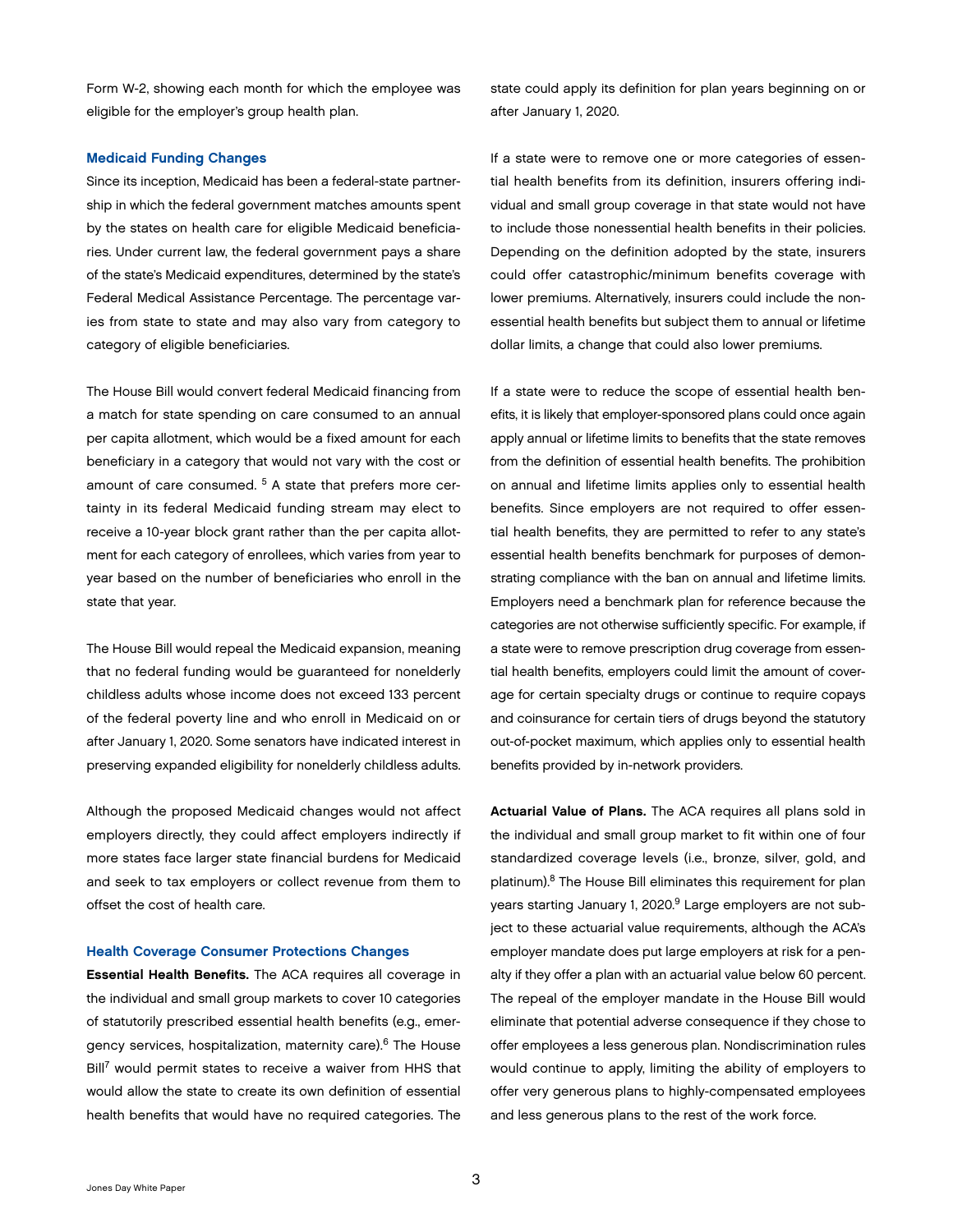Age Factor in Setting Premiums. Under the ACA, the premium that an insurer may charge to a 64 year-old in the individual or small group market may be no more than three times the premium the insurer charges to a 21 year-old.10 Under the House Bill, that ratio would increase from 3:1 to 5:1 for plan years beginning on or after January 1, 2018.11 In addition, a state could apply for a waiver that would allow it to set a higher ratio.<sup>12</sup>

While these ratios do not directly impact large employers, decisions about offering retiree health benefits may become more difficult for employers if retirees who are not yet eligible for Medicare face very expensive premiums in the individual market.

High Risk Pools and Invisible Risk Sharing. The House Bill would establish and fund the Patient and State Stability Fund to provide money for states to help provide access to coverage in the individual and small group markets and to promote access to health care.<sup>13</sup> Within the Patient and State Stability Fund, the House Bill also establishes a \$15 billion Federal Invisible Risk Sharing Program, which would provide payments to health insurers for claims incurred by individuals who have certain health conditions, with the goal of lowering premiums for coverage in the individual market. Self-insured employers would not have to pay a fee as they have for three years under the ACA to fund reinsurance for the individual market.

#### Delay or Repeal of Taxes

The taxes enacted as part of the ACA would be delayed or repealed by the House Bill. Most would be repealed permanently. However, it appears that to avoid incurring a revenue loss outside of the 10-year budget window, as currently required under rules for budget reconciliation legislation, the Cadillac tax would not be repealed but instead would be delayed until 2026.

- The 3.8 percent net investment income tax would be repealed effective January 1, 2017.<sup>14</sup> If legislation passes quickly and the effective date does not change, payors of this tax may want to adjust their estimated tax payments for the remainder of 2017.
- The additional 0.9 percent Hospital Insurance tax imposed on employee wages (under FICA) and self-employment income (under SECA) above \$200,000 per year (\$250,000 for married couples) would be repealed effective January 1, 2023.15
- The 40 percent excise tax ("Cadillac tax") on high cost employer sponsored health coverage would not go into effect until January 1, 2026.16
- The deduction for expenses related to retiree drug costs would be reinstated, effective January 1, 2017, even when such expenses are taken into account in determining the amount of Part D subsidies.17
- The 2.3 percent excise tax imposed on the sale of certain medical devices would be repealed effective January 1, 2017.<sup>18</sup> The tax is suspended for 2017, so no payments would be affected by repeal.
- The annual tax imposed on health insurers under ACA Section 9010 is repealed effective January 1, 2017.<sup>19</sup> The tax is currently suspended, so no payments would be affected during 2017.
- The tax imposed on entities that manufacture or import brand name pharmaceuticals under ACA Section 9008 is repealed effective January 1, 2017.<sup>20</sup> This tax is paid annually in September. Depending on what effective date is finally adopted, pharmaceutical manufacturers might pursue refunds of tax already paid during 2017.
- The 10 percent tax on tanning services is repealed effective July 1, 2017.<sup>21</sup> Excise taxes are paid quarterly. Depending on what effective date is finally adopted, payors of this tax might pursue refunds of tax already paid during 2017.
- The threshold for deductible medical expenses is reduced from 10 percent to 5.8 percent of adjusted gross income, effective January 1, 2017.<sup>22</sup>
- The rules for health savings accounts (HSAs), health flexible spending arrangements, and health reimbursement arrangements would be changed to permit such accounts to reimburse participants on a tax-free basis for purchases of over-the-counter drugs without need for a prescription.<sup>23</sup> Under the ACA, drug purchases are reimbursable from these tax-favored accounts only if they are prescribed by a health care provider or are insulin. This change is effective January 1, 2017.
- The annual dollar limit on contributions to health flexible spending arrangements would be repealed effective January 1, 2017.<sup>24</sup>
- The limit on the deduction health insurance companies may take for compensation paid to executives is repealed effective January 1, 2017. 25